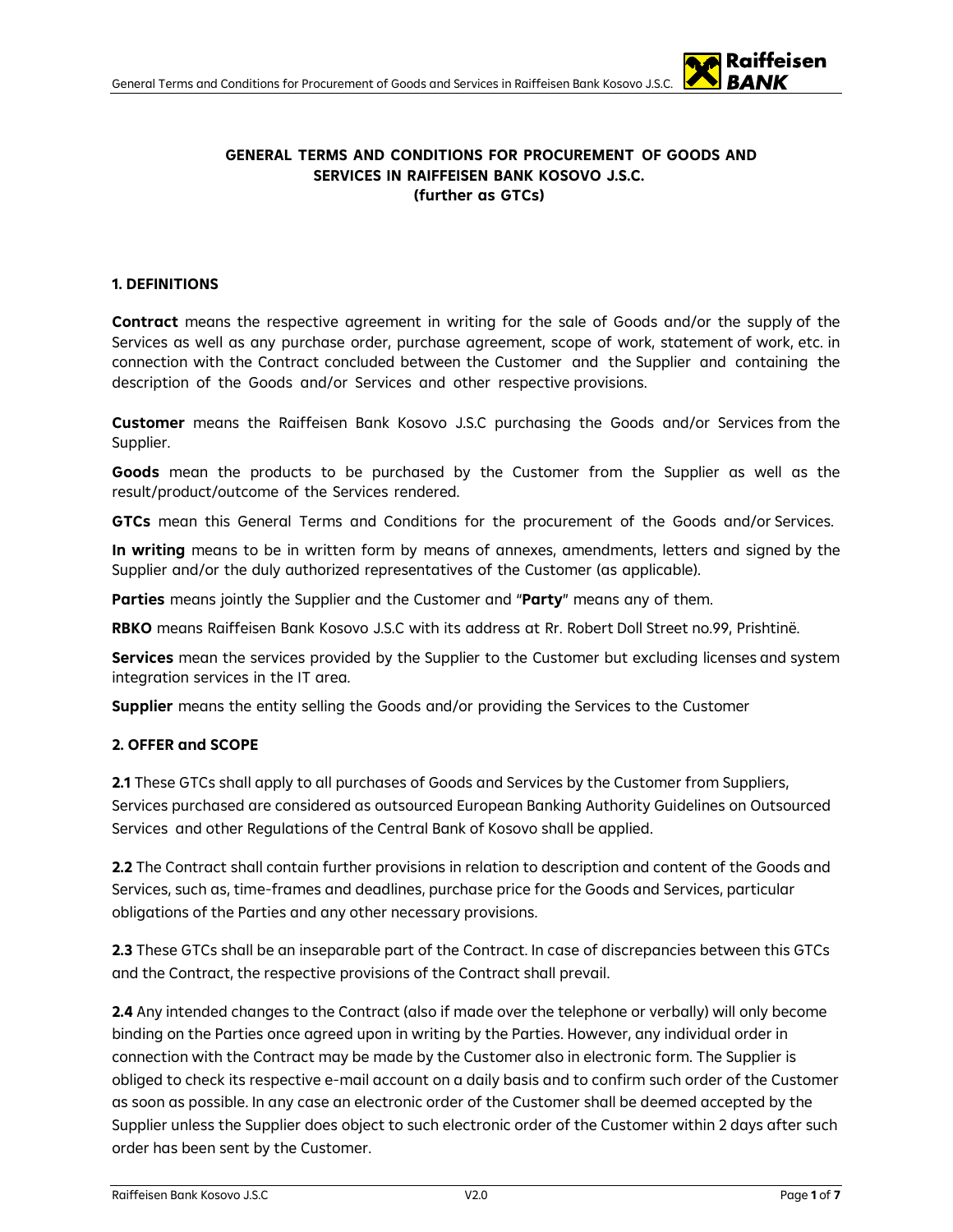**2.5** The Supplier shall not be entitled to employ third parties for performing the Contract, except if prior approved by the Customer in writing (such approval not to be unreasonably withheld). The Supplier shall assume full responsibility for such third parties and the employment of such third parties shall not release the Supplier from its obligations in relation to the Contract.

**2.6** The Services shall be offered and provided at a fixed price. In case the Parties have agreed that the Services are charged on the basis of hours worked and expenses incurred (time and material based agreement) the Supplier has to provide an estimate of the fees for the Services and a maximum amount for such Services. Such maximum amount must not be exceeded by the Supplier.

## **3. DELIVERY**

**3.1** The Goods shall be delivered to and the Services shall be performed in the place and at the date and time agreed upon by the Parties in the Contract. In case no time for delivery has been agreed the Goods shall only be delivered on a business day during working hours (9:00 to 16:00).

**3.2** The place of performance shall be the place where the Goods have to be delivered or the Services have to be performed in accordance with the Contract.

**3.3** In case the Supplier is not able to deliver the Goods to or perform the Services in the place or at the date and time agreed upon by the Parties in the Contract due to circumstances outside the Supplier's control (e.g. vis major, strike, natural disasters, acts of war), the Customer may – in its sole discretion agree to a prolongation of the time for delivery/performance. In case the Supplier does not agree to such prolongation the Customer shall be entitled to rescind the Contract without facing any claims from the Supplier.

**3.4** Upon delivery of the Goods or rendering of the Services the Supplier shall provide the Customer with a delivery note containing date and number of the Contract, number and date of the issuance of the delivery note and all necessary information on the type, size and price of the shipment as well as all other necessary documents. To the extent reasonably feasible all such documents shall be in provided in the local language of the Customer and in English.

**3.5** Title and ownership of the Goods shall pass to the Customer upon receipt by the Customer.

**3.6** The Supplier may deviate from the agreed upon terms and conditions for delivery of the Goods or provisions of Services only provided that it has informed the Customer accordingly in advance of such intended deviation and the Customer has provided his written consent thereto.

**3.7** The Supplier shall provide the Customer with detailed work sheets for the Services performed including detailed information on the Services rendered, the working times of the persons performing such Services and any costs and expenses connected therewith. Such work sheets shall be provided to the Customer together with the invoice or every month (whatever occurs earlier).

**3.8** The Supplier shall procure licenses, permits, approvals or consents required for the delivery and operation of Goods.

### **4. PAYMENT**

**4.1** After the Goods have been delivered or the Services been performed in conformity with the Contract the Supplier shall issue its invoice.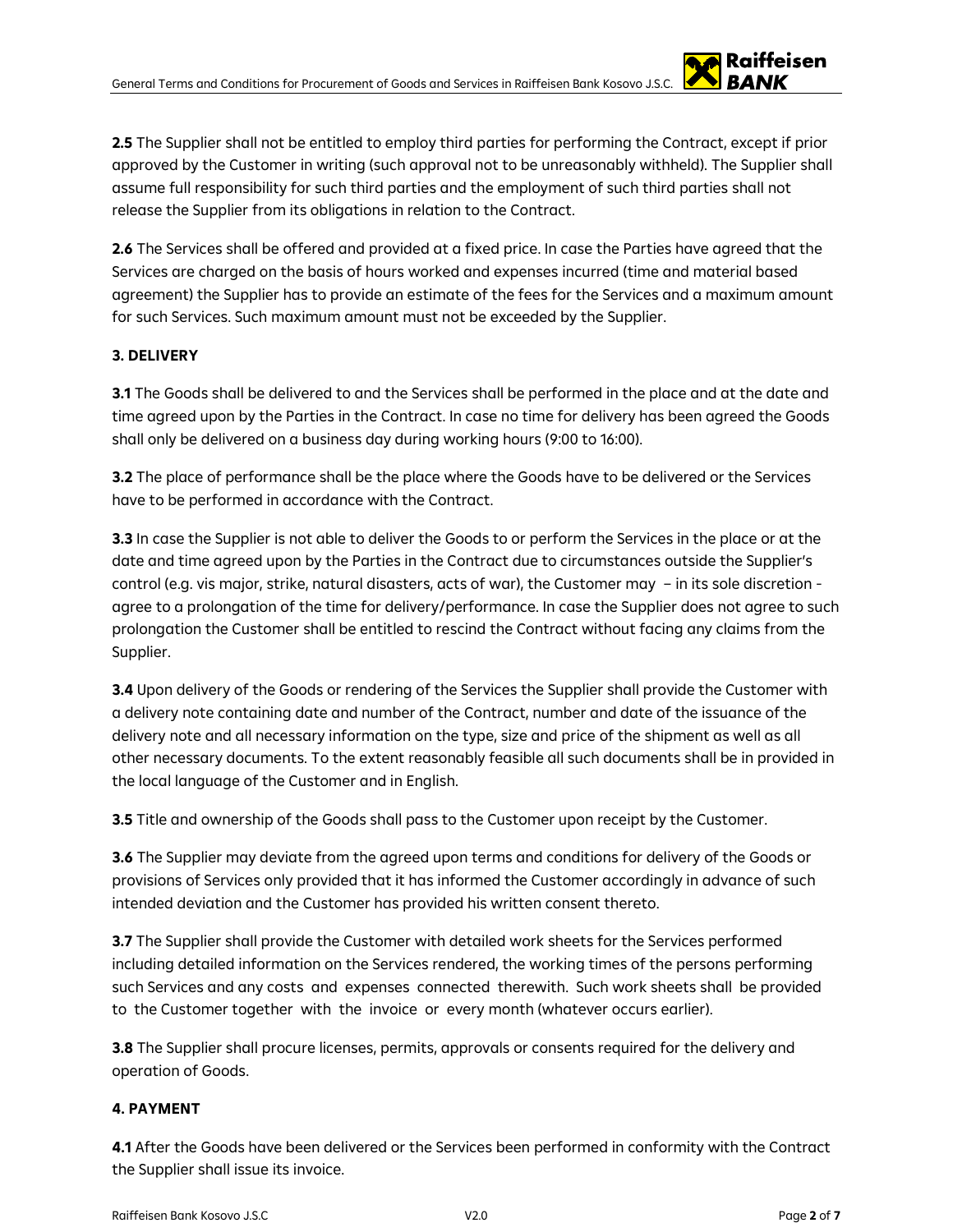

**4.2** The invoice shall contain at least the following information:

- Name and address of the Supplier and the Customer
- Unique invoice number
- Amount and description of Goods and/or Services
- **Purchase Price**
- **Purchase Order Number**
- **Payment Terms and Payment Date**
- Registration and Tax number of the Supplier and the Customer -VAT (if any)
- **Date and Signature of Supplier**

**4.3.** In case the invoice does not contain all these information the Customer is not required to accept the invoice and the time for payment does not start before the Customer has been provided with an invoice containing all these information.

**4.4.** Unless agreed otherwise the agreed Purchase Price for the Goods and/or the Services shall already encompass any VAT or other tax the Supplier is subject to (levies, taxes, duties or other charges) as well as any other costs due in connection with the Goods or Services (e.g. delivery, packing, handling, insurance, travel expenses, travel time, out-of-pocket costs, accommodation etc.).

**4.5**. The Supplier shall provide the Customer with all necessary information in order to avoid any double taxation. In case the Supplier fails to do so all such costs shall be borne by Supplier.

**4.6**. The Customer shall settle the accepted invoice within 28 days after its receipt

**4.7.** All payments shall be made by bank transfer only to the account of the Supplier held with a bank in the country of the Supplier. Each Party shall bear its own costs in connection with such transfer

**4.8**. The Purchase Price shall be denominated in Euro. In exceptional cases the Customer and the Supplier may agree in writing that the Purchase Price shall be denominated in any other currency or that the Purchase Price which is denominated in Euro shall be paid in other currency. In the latter case the Parties shall agree on an exchange rate between Euro and the respective currency before signing the Contract.

# **5. WARRANTY**

Non-Delivery/Non-Performance

**5.1** In case the Goods are not delivered or the Services are not performed by the Supplier on the agreed upon date, place and time the Customer shall grant the Supplier a reasonable grace period for delivery of the Goods or performance of the Services. Regardless of any fault on behalf of the Supplier the Customer shall be entitled to a contractual penalty in the amount of 3 % of the value of the Contract for each day until the date the Goods are actually delivered or the Services are actually performed.

**5.2** The Customer shall be entitled to rescind the Contract in case the Supplier does not deliver the Goods or perform the Services within the granted grace period. The right of Customer to claim additional damages shall remain unaffected by the contractual penalty as per Clause 5.1 and in particular – but not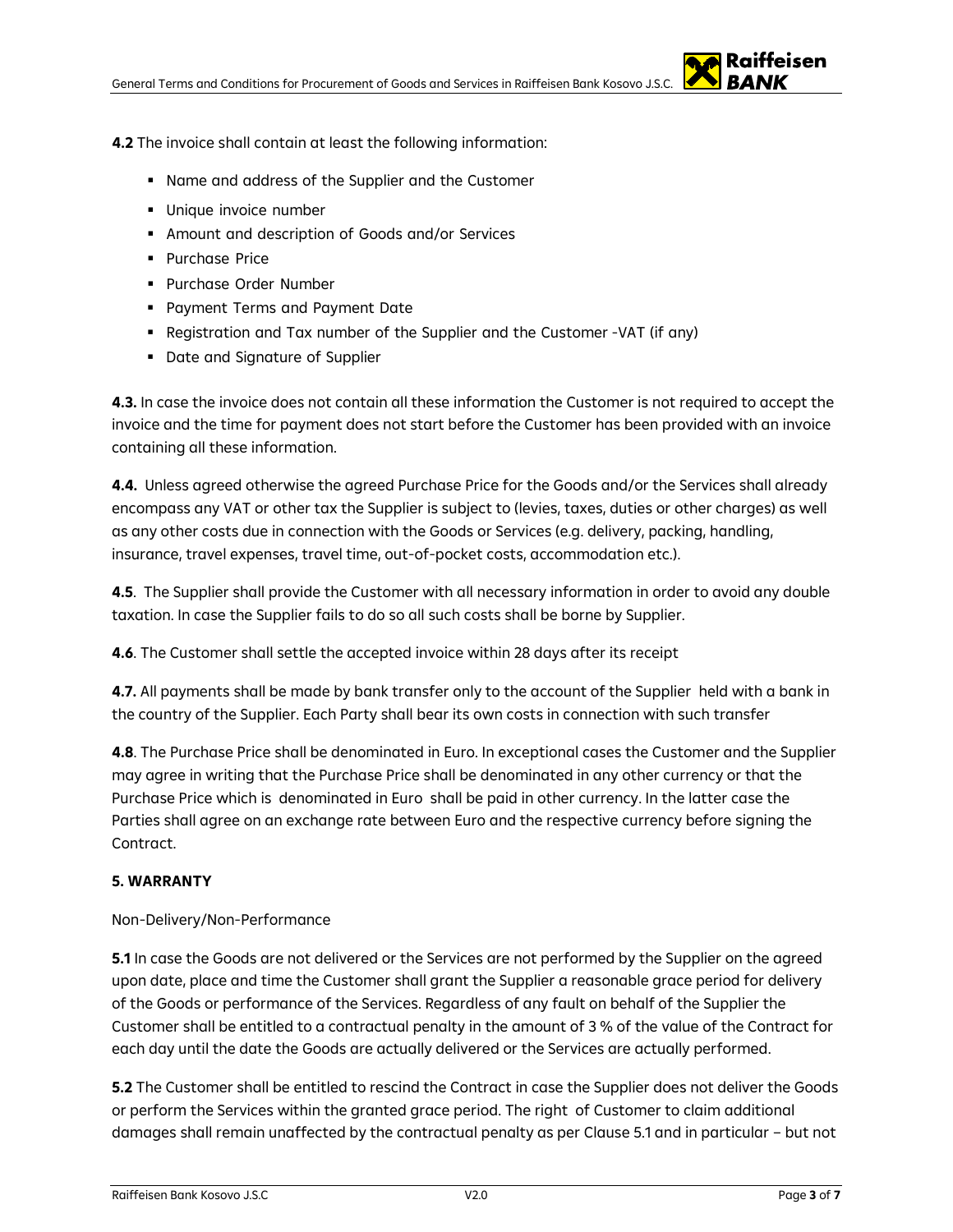General Terms and Conditions for Procurement of Goods and Services in Raiffeisen Bank Kosovo J.S.C.

limited to – shall encompass any costs incurred by the Customer for the procurement of replacement Goods or Services from a different Supplier.

**5.3** In case the Goods or Services are separable or delivered in several installments the Customer in its sole discretion can decide to apply its right only with regard to the Goods not yet delivered or Services not yet performed.

**5.4** The Supplier shall not be entitled to any damage claim in case the Customer rescinds the Contract.

# **Defects of delivered Goods**

**5.5** The Supplier warrants that the Goods comprise the agreed upon quality/specifications and will be

- for at least a period of 3 years after receipt of the Goods by the Customer

- fit for the agreed use or the purpose commonly expected in the ordinary course of business.

The warranty period shall be extended by such period of time, during which the defective Goods cannot be used by the Customer in accordance with the Contract due to any defects.

**5.6** The Customer shall inspect the Goods within a reasonable time after delivery and shall inform the Supplier of any defects discovered during such inspection. Failure to inspect the Goods or giving notice to the Supplier shall not preclude the Customer from its warranty rights.

**5.7** In case the Goods delivered do not comprise the agreed upon quality/specifications or are not fit for the agreed use or the purpose commonly expected in the ordinary course of business the Customer shall not be obliged to pay the Purchase Price and shall have the right to request at its sole discretion either (i) the repair of the defect within a reasonable time, or (ii) the delivery of substitute Goods conforming to the Contract, or (iii) a reasonable reduction of at least 20% of the Purchase Price. All costs in connection with the remedies provided in this Clause 5.7 shall be borne by the Supplier.

**5.8** The Customer shall be entitled to rescind the Contract in case the Supplier does not remedy the defect within a reasonable period of time. Upon request of the Customer the Supplier shall – at no costs for the Customer - take back the Goods and pick them up at a location specified by the Customer. The right of Customer to claim additional damages shall remain unaffected by the contractual penalty as per Clause 5.7 and in particular – but not limited to – shall encompass any costs incurred by the Customer for the procurement of replacement Goods from a different Supplier. The Supplier shall not be entitled to any damage claims.

### **Defects of Services performed**

**5.9** The Supplier warrants that the Services will be performed in the manner agreed upon in the Contract or commonly expected in the ordinary course of business.

**5.10** In case the Services are performed but not in the manner agreed upon in the Contract or commonly expected in the ordinary course of business the Customer shall not be obliged to pay the Purchase Price and shall have the right to request at its sole discretion either (i) the performance of the Services in the manner agreed upon in the Contract or commonly expected in the ordinary course of business, or (ii) a reasonable reduction of the Purchase Price, or (iii) - after providing a reasonable grace period for the performance of the Services in the manner agreed upon in the Contract or commonly expected in the ordinary course of business - rescission of the Contract. All costs in connection with the remedies provided in this Clause5.10 shall be borne by the Supplier.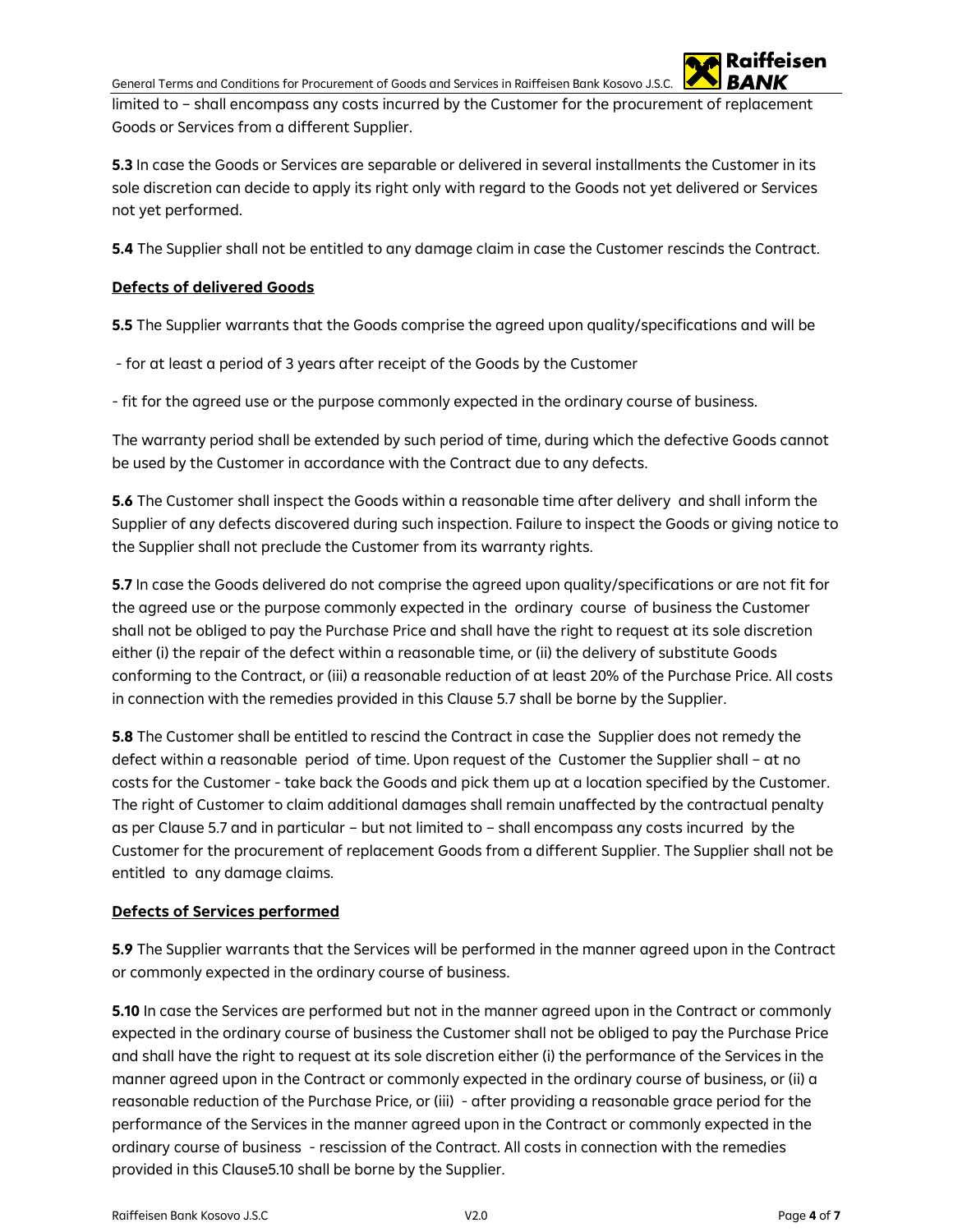**5.11** The right of Customer to claim additional damages shall remain unaffected by exercising such actions as provided for in Clause 5.10 and in particular – but not limited to – shall encompass any costs incurred by the Customer for the procurement of replacement Services from a different Supplier. The Supplier shall not be entitled to any damage claims.

# **6. TERMINATION**

**6.1** The Customer shall be entitled to rescind the Contract

- in accordance with Clause **3.3** or Clause **5.2** or Clause **5.8** or Clause **5.10**; or

- if the Supplier is or becomes unable to pay its debts as they fall due, or suspends or threatens to suspend making payments with respect to all of its debts, or takes any corporate action, or other steps or legal proceedings are commenced, for its liquidation, termination, dissolution, or reorganization; or to initiate its bankruptcy or liquidation, either voluntary or compulsory, or a claim is brought to a relevant court to declare either it insolvent (bankrupt), or external management or bankruptcy management is adopted in respect of it, or it is declared bankrupt or goes into liquidation; or

- if for other reasons the Supplier cannot be expected to fulfil its obligations in relation to the Contract; or

- if the adherence to the Contract would cause undue hardship to the Customer due to important reason occurred after the conclusion of the Contract.

**6.2** Possible damage claims of the Customer shall remain unaffected by such rescission.

# **7. GOVERNING LAW AND JURISDICTION**

**7.1** The Contract and any non-contractual obligations arising out of or in connection with it shall be governed by Kosovo laws without reference to its conflict of laws rules.

**7.2** Any disputes arising out of or in connection with the Contract shall be finally settled by competent courts of Kosovo.

# **8. CONFIDENTIALIY**

**8.1** The RBKO Non-Disclosure Agreement or RBKO Confidentiality Undertaking concluded between the Supplier and the Customer shall be an inseparable part of the Contract and the respective provisions shall be incorporated into this GTCs mutatis mutandis. Raiffeisen Bank Kosovo processes personal data of natural persons in accordance with the Law no. 06/L-082 for Personal Data Protection and the General Data Protection Regulation 2016/679 (GDPR).

**8.2** Supplier provides its explicit consent to RBKO that the personal data provided or any data that may be available later may be processed or stored for the purpose of performing the Contract to which the Supplier is a party or in order to take steps at the request of both parties prior to entering in a contract , evaluating the tender bid and any other legitimate purpose within the limits of the applicable data protection law.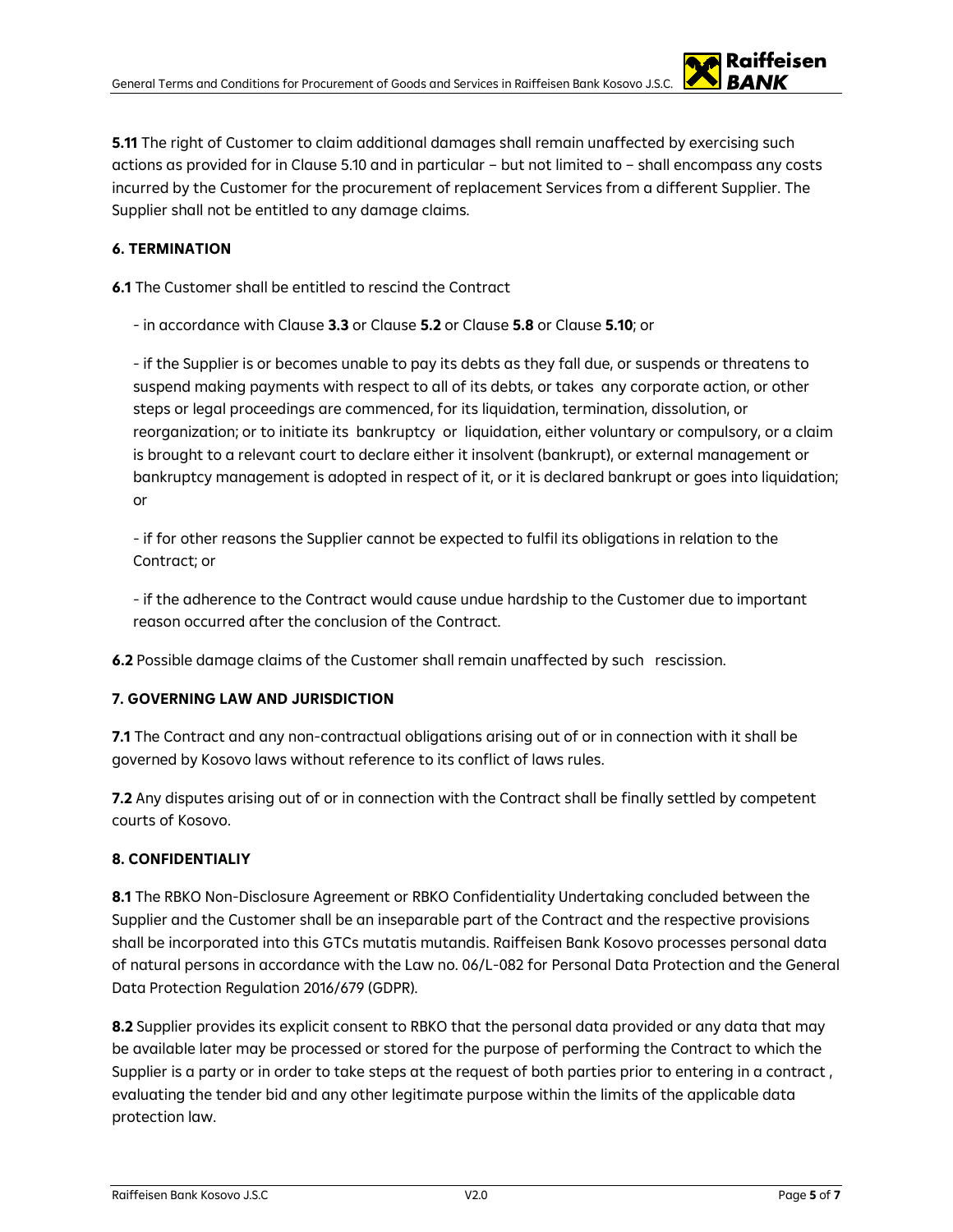General Terms and Conditions for Procurement of Goods and Services in Raiffeisen Bank Kosovo J.S.C.

**8.3** In addition Supplier warrants to RBKO that it has obtained all the necessary consent of their employees, members of their management boards, supervisory board, owners and beneficial owners to disclose their personal data or any other data to RBKO for the purpose of performing the Contract to which the Supplier is a party or in order to take steps at the request of both parties prior to entering in a contract , evaluating the tender bid and any other legitimate purpose within the limits of the applicable data protection law.

**8.4** The Supplier agrees and authorizes the Bank that the personal data provided and any other data which may be available later may be used and exchanged between the members of Raiffeisen Bank Kosovo and its partners inside and outside the country, Central Bank of Kosovo and the entities and institutions authorized by the applicable law for collecting and receiving such data.

# **9. MISCELLANEOUS**

**9.1.** The Contract may be executed by the Supplier and the Customer in any number of counterparts, each of which shall constitute an original.

**9.2.** The Supplier shall not transfer its rights and obligations in relation to the Contract without the prior written consent of the Customer.

**9.3** In case the Supplier is a consortium or other contractual joint venture the leading partner shall by liable towards the Customer for all and any responsibility regarding the implementation and execution of the Contract, including but not limited to the fulfillment of responsibilities and obligations provided in the Contract, payment of taxes and duties, payment of compensation and indemnification to the Customer etc. regardless of any contrary provision of the consortium agreement or any other agreement or arrangement between the partners. Any official communication regarding execution of the Contract shall be made by the Customer to and through the leading partner.

**9.4.** If any provision of the Contract shall be or become partly or wholly void, the remaining conditions will continue to apply. The void provision or the void part of the provision shall be deemed replaced by a legally valid provision, which comes as close as possible to the commercial meaning and purpose of the void provision or void part of the provision. This principle shall also apply mutatis mutandis in case of any contractual gaps.

**9.5.** The Supplier has taken note of the Raiffeisen Bank International Code of Conduct for Suppliers ("CoC") and agrees that the Customer when entering into the Contract or performing thereunder shall have the right to give precedence to the CoC. However, the Supplier shall not be entitled to rely on, nor to derive any rights from the CoC. The CoC can be reached in link:

# [https://www.raiffeisen-kosovo.com/Uploads/Richtext/Files/Group%20CoC\\_EN.pdf](https://www.raiffeisen-kosovo.com/Uploads/Richtext/Files/Group%20CoC_EN.pdf)

**9.6.** Except if agreed in explicitly in writing by the Customer any general terms and conditions of the Supplier shall not apply. In case the Customer has agreed in writing that the general terms and conditions of the Supplier shall be applicable the provisions of this GTCs and the Contract shall prevail.

**9.7.** The Supplier has to comply with all applicable laws, rules and regulations and shall keep the Customer indemnified for any such violation.

**9.8**. The Customer shall not be liable to the Supplier for any damages unless such damages are caused by the Customer's gross negligence or willful misconduct and such damage claims shall be limited to direct financial losses of the Supplier. In no way shall the Customer be liable for any indirect or consequential damages, loss of production, loss of profit, etc.